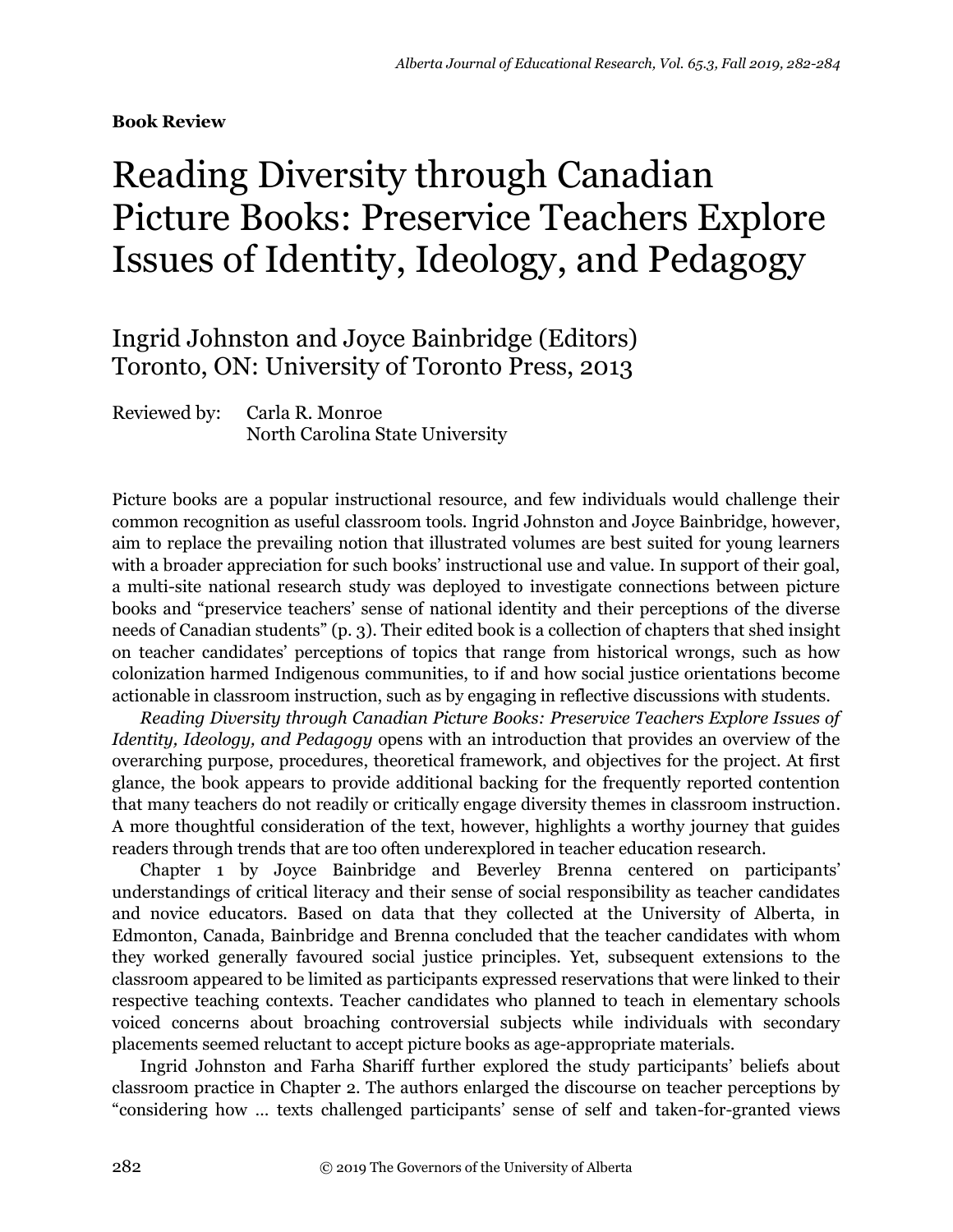about Canadian multiculturalism" (p. 41). One of the chapter's chief contributions is an analysis of how participants' personal narratives shaped dominant interpretations of multiculturalism and receptivity to various storylines. For example, first- and second-generation Canadians were "open" to considering how children's books could be used to create inclusive classrooms, such as by focusing on historically marginalized groups, including Chinese immigrants and Japanese Canadians who were placed in internment camps during World War II. Similar themes are probed in Chapter 3, by Lynne Wiltse, which builds understanding of how bigotry affected Chinese Canadians during construction of the nation's railways, Ukrainian immigrants during World War I, and Aboriginal peoples during the residential schooling program. Collectively, the chapters provide a blueprint for how picture books can help students understand the historical backdrop to Canada's present-day multicultural society.

Authored by Angela Ward, Chapter 4 provided one of the most extensive treatments of Aboriginal education. Educators are likely to be intrigued by the comparative findings that emerged from data collected from two sets of secondary school teacher candidates, in addition to individuals from pre-service elementary education, First Nations, and urban Aboriginal programs. Having transpired in an area that serves a large number of First Nation youths, the chapter offers insight into how issues, such as how Canadian identity is imagined, may be tackled in classroom settings, as well as some of the barriers that impede teachers' decisions to engage critical explorations.

Chapters 5 and 6 jointly situated readers in the realm of lesson planning. Both narratives offer helpful outlines for how teacher candidates advanced their students' appreciation for diverse cultures while simultaneously expanding their content knowledge using picture books. The Chapter 5 authors, Mary Clare Courtland and Ismel González, considered how "the power of modelling and experiential learning" (p. 111) strengthens teacher candidates' capacity for reflection while Teresa Strong-Wilson and Heather Phipps' latter chapter included an especially useful synopsis of books that are penned by Indigenous writers. The edited book includes two final chapters by Anne Burke and Roberta Hammett that focused on visual literacy and the teaching process; the entries jointly point to avenues for social transformation through increased cultural awareness.

*Reading Diversity through Canadian Picture Books* closed with an afterword in which the editors reflect on the project at large and outcomes that were documented across various research sites. Johnston and Bainbridge concluded that picture books spur valuable growth among teacher candidates such as by drawing attention to difficult historical realities and unearthing areas for continued growth such as the need to amplify visions of "who" is Canadian. Overall, *Reading Diversity through Canadian Picture Books* is worthwhile to read, and the editors have done a fine job of crafting a resource that balances theory with examples of classroom application. Practitioners will benefit from the pedagogical suggestions that are included while administrators and teacher educators will acquire insight into teacher candidates' orientations toward diversity. The book's attention to Indigenous peoples, in particular, helps to distinguish the volume from other publications that tend to overlook Aboriginal populations. Individuals who work with teacher education programs will be challenged to provide practical advice for handling candidates' well-placed apprehensions about provocative topics. Given the project's broad scope and ambitious goals, the editors and contributors should be commended for producing a work that is easy to read and practical.

Including more detailed information about applicable methods would enhance the piece for researchers who are interested in the study's ideas. Although summaries for the national and